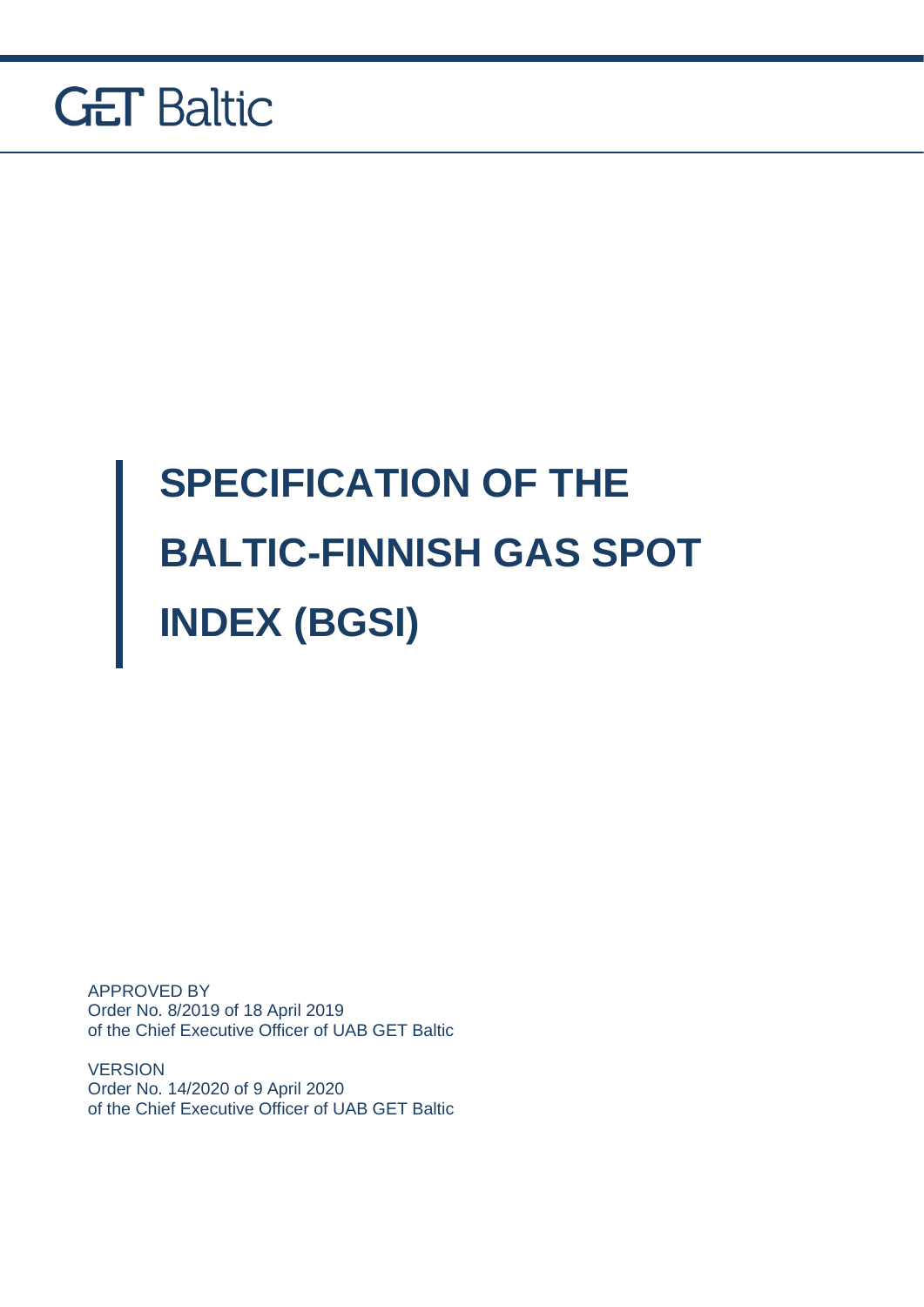### **CONTENTS**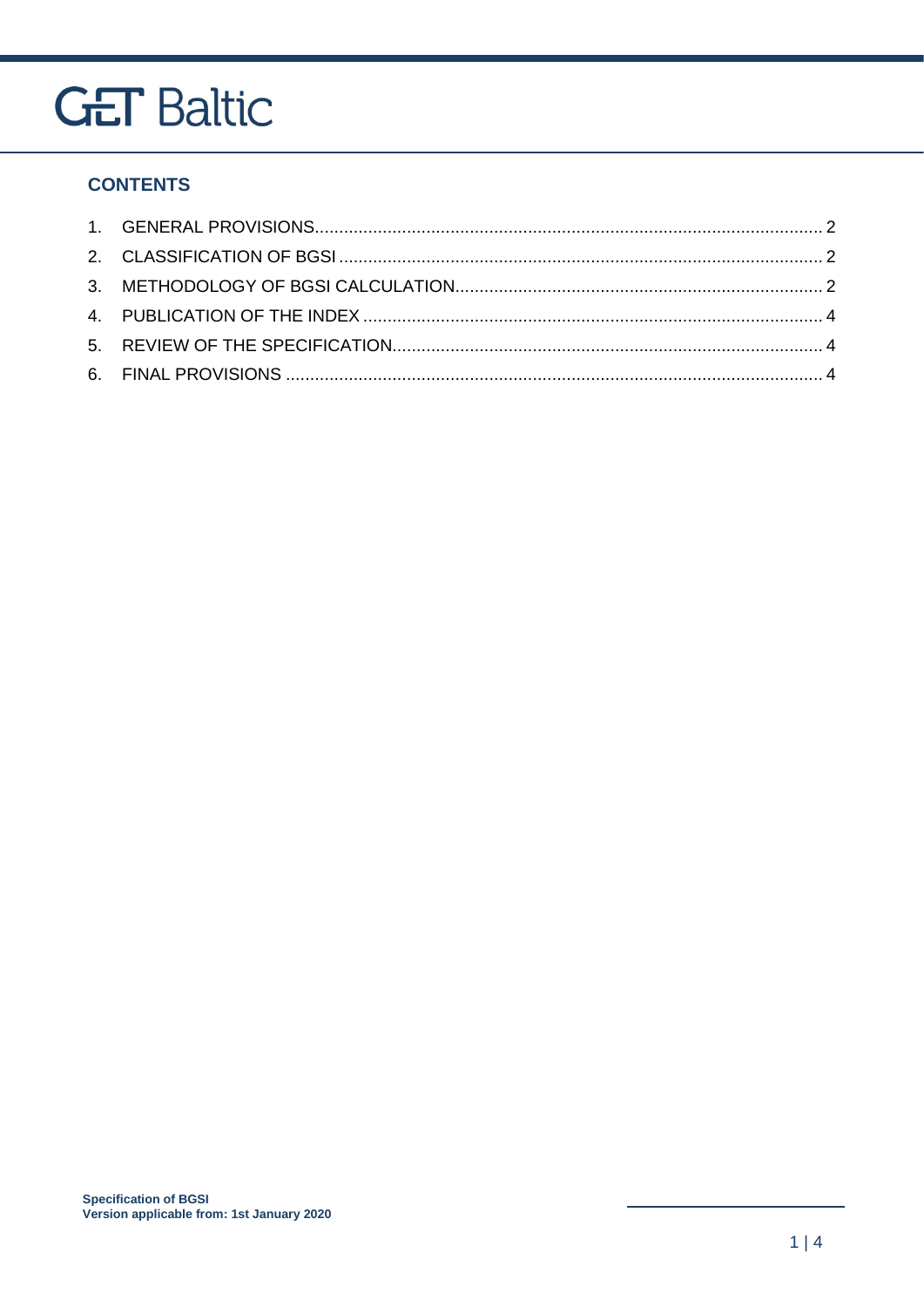### **1. GENERAL PROVISIONS**

- <span id="page-2-0"></span>1.1. The Specification of UAB GET Baltic (hereinafter - the Company) Baltic-Finnish Gas Spot Index (BGSI) (hereinafter - the Specification) shall lay down the principles of BGSI calculation and the publication procedure.
- 1.2. BGSI shall be calculated based on a transparent and reliable daily market exchange trades. It shall enable market participants to monitor short-term natural gas price developments in the Baltics and Finland.
- 1.3. The purpose of the Specification is to define the principles and procedure of BGSI classification, calculation and publication and to determine the procedure for reviewing the Specification.
- 1.4. The Specification shall be binding on the employees of the Company whose functions are related to the calculation and publication of BGSI.

### **2. CLASSIFICATION OF BGSI**

- <span id="page-2-1"></span>2.1. BGSI is classified by the time of delivery and the place of concluded transactions in the daily market.
- 2.2. BGSI valuesfor each day and month are distinguished.
	- 2.2.1.Daily value of BGSI identifies the daily market transactions index value for a specific delivery day.
	- 2.2.2.Monthly value of BGSI identifies the daily market transactions index value for a specific delivery month.
- 2.3. BGSI value is distinguished as common value of the Baltic-Finnish Gas Exchange and as separate values of each market area BGSILithuania, BGSILatvia-Estonia, BGSIFinland.
	- 2.3.1.BGSI value of the Baltic-Finnish Gas Exchange is determined as common value of all Baltic countries and Finland, evaluating transactions concluded in Lithuanian, common Latvian-Estonian and Finnish market areas.
	- 2.3.2. BGSILithuania value is determined by evaluating concluded transactions in Lithuanian marker area.
	- 2.3.3.BGSILatvia-Estonia value is determined by evaluating concluded transactions in common Latvian-Estonian marker area.
	- 2.3.4.BGSIFinland value is determined by evaluating concluded transactions in Finnish marker area.

### **3. METHODOLOGY OF BGSI CALCULATION**

- <span id="page-2-2"></span>3.1. Daily BGSI value is determined as a volume weighted average of all buy and sell trades executed in the daily market in all three market areas for the particular delivery day.
- 3.2. Monthly BGSI value is determined as a volume weighted average of all buy and sell trades executed in the daily market in all three market areas for the particular delivery month.
- 3.3. The volume weighted average price is calculated by adding up all buy volumes multiplied by the transaction price and sell volumes multiplied by the transaction price and then dividing by the total amount of all buy and sell trades: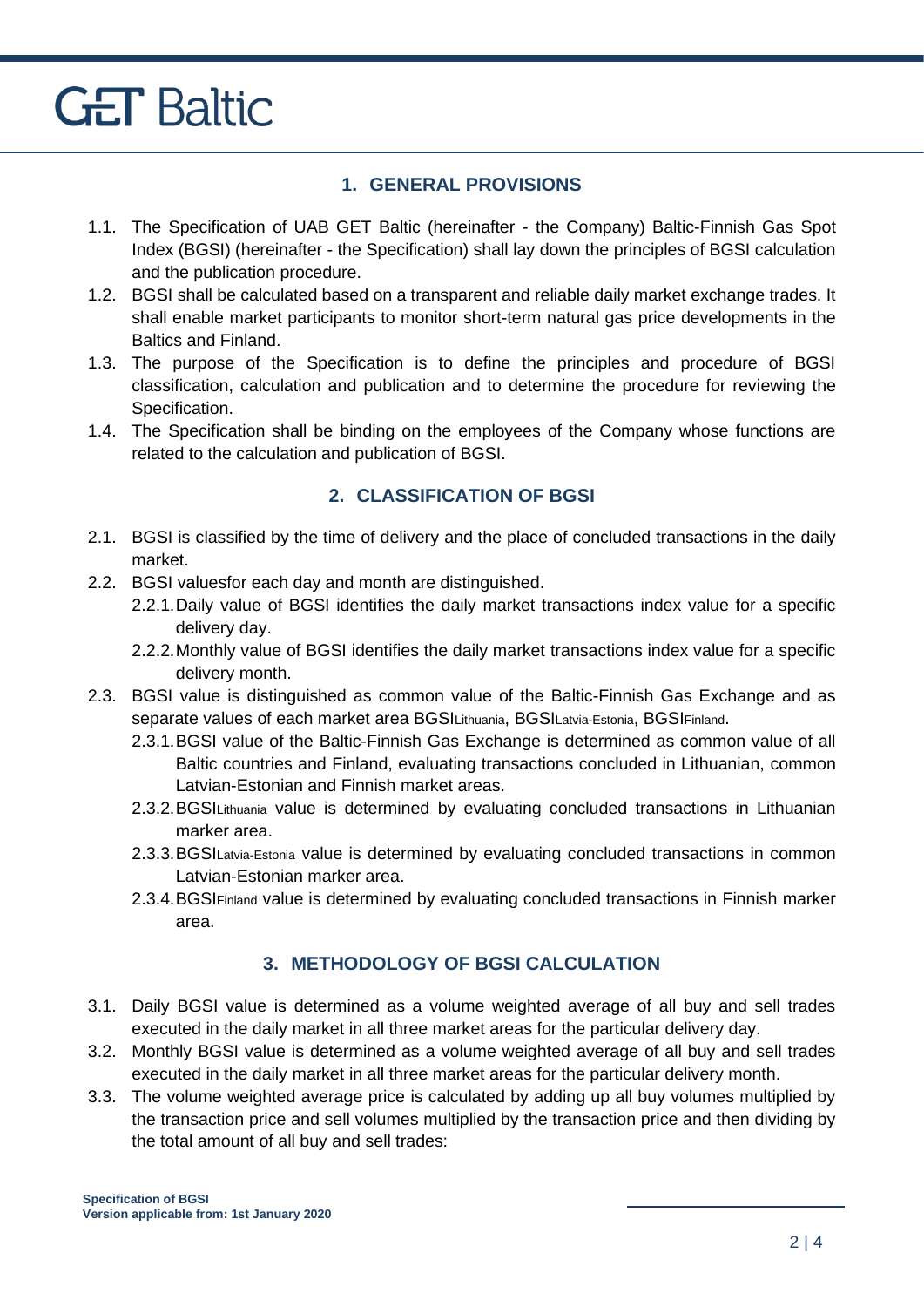### Baltic Gas Spot Index =  $\frac{\sum (Price_B \times Quantity_B + Price_S \times Quantity_S)}{\sum Q_{\text{in}} + Write}$  $\sum \pmb{Quantity}_{\pmb{BS}}$

Price B – buy price of the trade Quantity B – buy volume of the trade Price S – sell price of the trade Quantity S – sell volume of the trade Quantity BS – total amount of sell and buy of trades

- 3.4. The BGSI values for the different market areas in Lithuania, common Latvian-Estonian market area, Finland are calculated by including only one side of the trade (either buy or sell side). In the event of a cross-border trade, the party to the trade whose order was placed on the market area for which the volume weighted average price is calculated shall be taken.
	- 3.4.1.The volume weighted average price for Lithuanian market area is calculated by adding up all buy or sell volumes multiplied by the transaction price and then dividing by the total amount of buy or sell trades accordingly:

**BGSI**<sub>Lithuania</sub> = 
$$
\frac{\sum (Price_{LT} \times Quantity_{LT})}{Quantity_{LT}}
$$

 Price LT – buy or sell price of the trade Quantity LT – buy or sell volume of the trade

3.4.2.The volume weighted average price for common Latvian-Estonian market area is calculated by adding up all buy or sell volumes multiplied by the transaction price and then dividing by the total amount of buy or sell trades accordingly:

 $BGSI_{Latvia-Estonia} =$  $\sum(Price_{LV-EE} \times Quantity_{LV-EE})$  $Quantity_{LV-EE}$ 

 Price LV-EE – buy or sell price of the trade Quantity LV-EE – buy or sell volume of the trade

3.4.3.The volume weighted average price for Finnish market area is calculated by adding up all buy or sell volumes multiplied by the transaction price and then dividing by the total amount of buy or sell trades accordingly:

$$
\textit{BGSI}_{\textit{Finland}} = \frac{\sum (Price_{FI} \times Quantity_{FI})}{Quantity_{FI}}
$$

 Price FI – buy or sell price of the trade Quantity FI – buy or sell volume of the trade